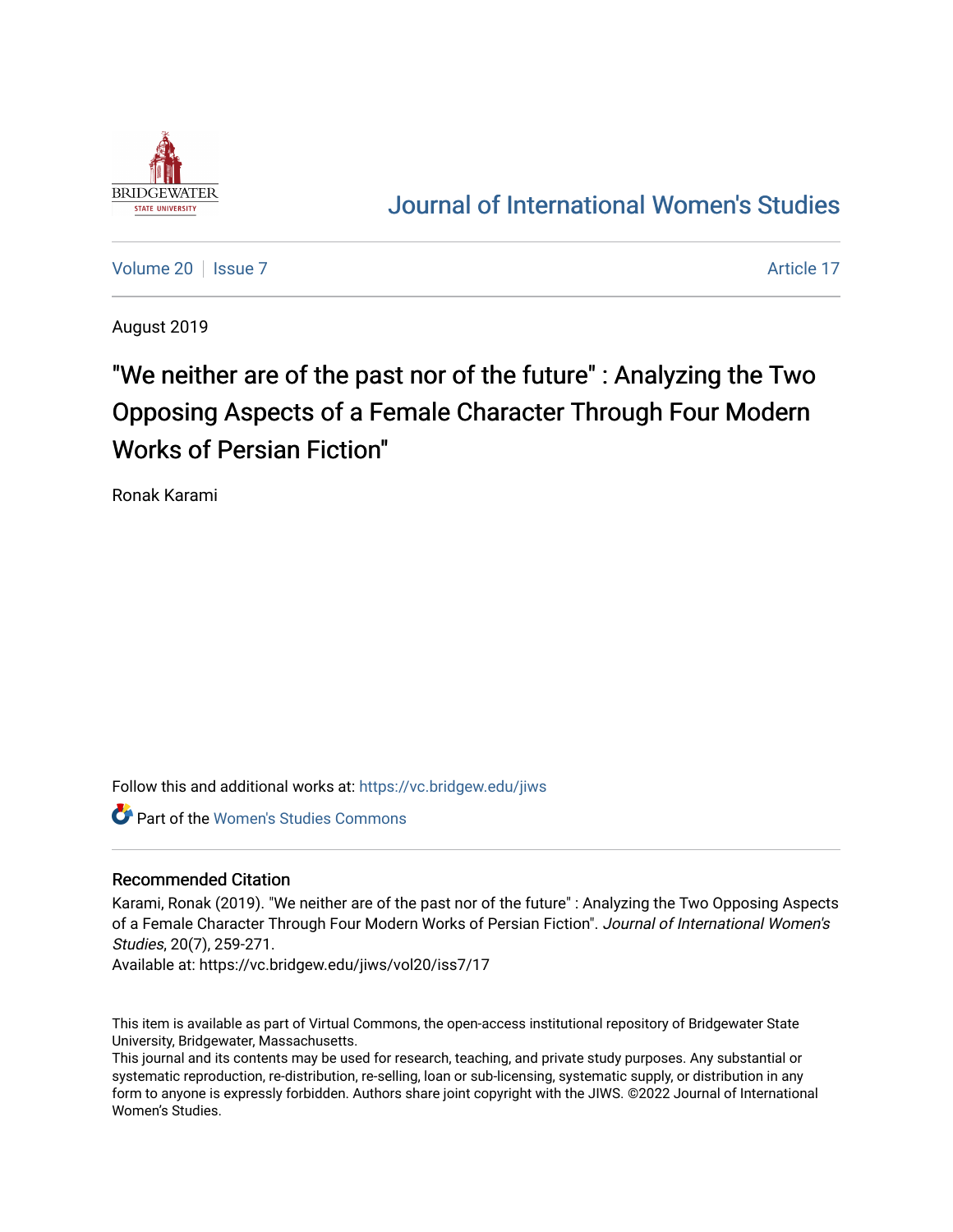#### Karami: Analyzing the Two Opposing Aspects of a Female Character

This journal and its contents may be used for research, teaching and private study purposes. Any substantial or systematic reproduction, re-distribution, re-selling, loan or sub-licensing, systematic supply or distribution in any form to anyone is expressly forbidden. ©2019 Journal of International Women's Studies.

### **"We neither are of the past nor of the future"**<sup>1</sup> **: Analyzing the Two Opposing Aspects of a Female Character Through Four Modern Works of Persian Fiction**

By Ronak Karami<sup>2</sup>

#### **Abstract**

Under Iran's growing contact with the West from 1925 until 1979, which caused cultural changes, modern writers were stuck between two realities: the vanishing culture of the past with its unified view of women and the modern Western-oriented culture of the present with its doubting, ironic, and fast-changing view of women. Both labels, the 'ethereal' (or inaccessible paragon) and the 'whore' (or accessible temptress) for female characters emerged in a major literary work of the 20<sup>th</sup> century in Iran, *The Blind Owl* (1937), by Hedayat due to these cultural changes. Furthermore, the labels appeared within some later modern Persian fictional works such as *Prince Ehtejab* (1969) by Golshiri, *The Night of Terror* (1978) by Shahdadi*,* and *Her Eyes*  (1952) by Alavi. This essay aims to discuss why and how the two aspects of the ethereal and the whore appear in these four, modern works of Persian fiction. To do so, the paper displays the similarities that these female characters share with one another, the way they appear to share similarities with the male narrator's mother, and their relevance both to fine arts and with nature. Analyzing these four modern Persian fictional works in this essay is something more than just an effort to show how women were underestimated in literature even after Iran's modernization, but also to offer insights into persistent cultural assumptions, including relationships between women and men.

*Keywords*: Persian Fiction, The whore, The ethereal, Female characters, Feminism, Patriarchy, Iran

#### **Introduction**

 $\overline{a}$ 

When it comes to the representing women in literature, modern Iranian writers seek to involve women more than in classical texts. However, classical and modern Persian literature still share some important similarities. Iranian national identity, representing the desires and experiences of past generations, are each shaped by Persian folklore (Etehadieh, 2012, 151-153). The identity of an individual Iranian woman depends on these folktales as well, in the sense that she is evaluated through the lens of her country's cultural-historical background which has been mirrored in literature (Etehadieh, 2012, 152-153). The basic theme of Persian folklore is mostly romantic love, which focuses on the superficial external (mostly facial) beauty of a woman (Etehadieh, 2012, 154-155). These women are described under the shadow of a man (brother, father or husband) and, by comparison with men, are identified as passive, acquiescent, timid,

<sup>1</sup> A quotation from *The Night of Terror*'s narrator on page 25.

<sup>2</sup> Ronak Karami is an Iranian researcher who is interested in women and gender studies. She received her B.A in English Literature from the University of Isfahan, Isfahan, Iran. Although she began her postgraduate study right after completion of her B.A., she subsequently withdrew due to Iran's deficient educational system in that field.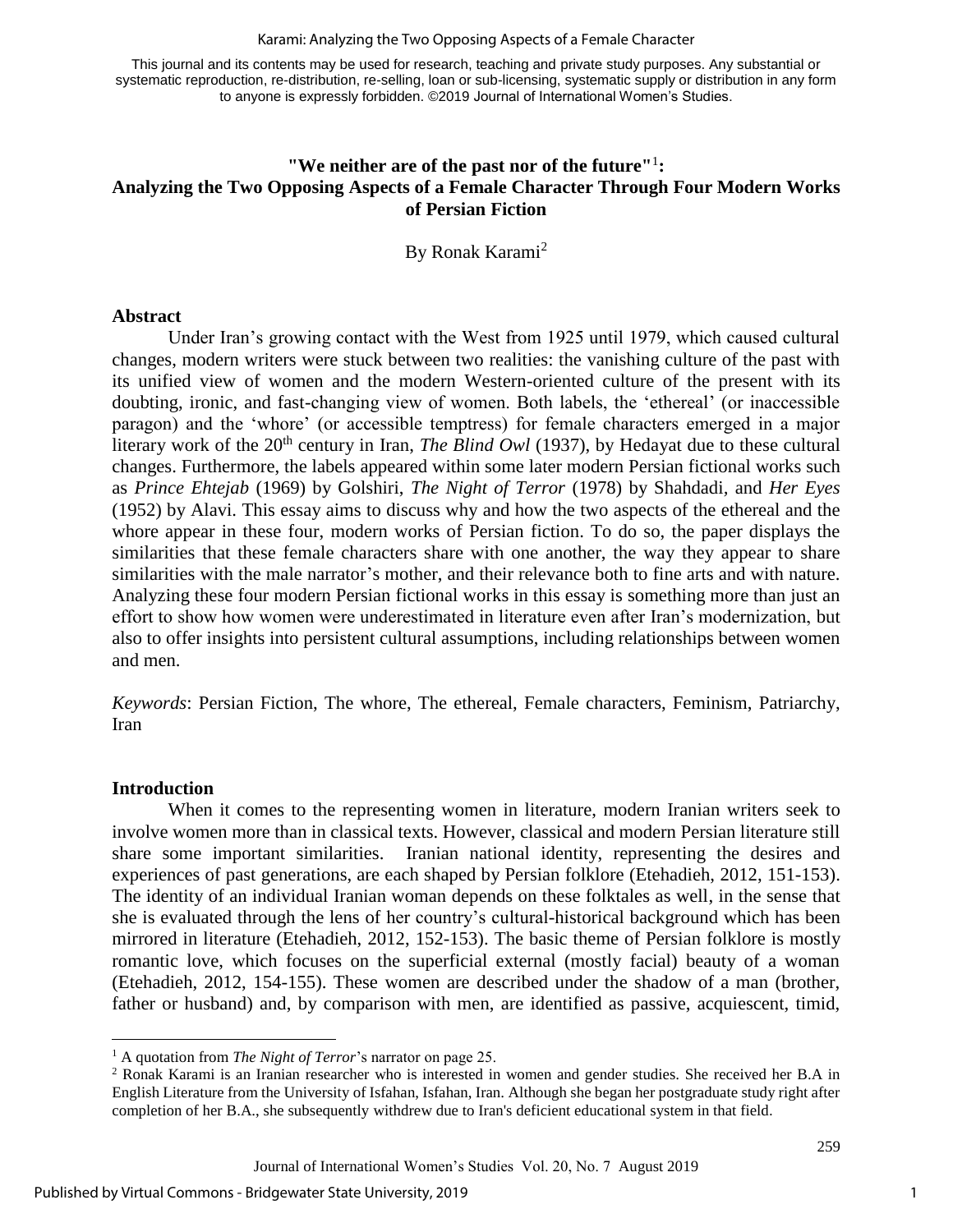emotional and conventional. Thus, the picture of women in classical Persian literature is not only a shadow in absolute darkness but a projection that originates in a male imagination (Etehadieh, 2012, 156-157). On the other hand, the picture of women is modified in modern Persian literature: with Iranian social and cultural changes, women's identity becomes one of the most controversial concerns for male writers (Etehadieh, 2012, 157-161). Even within some modern Persian works of fiction, women become the narrator to explore their own torments, as in *Her Eyes* (1952) by Bozorg Alavi. Yet the representation of these female characters' struggles is still depicted through a male gaze.<sup>3</sup>

Both labels, the 'ethereal' (or inaccessible paragon) and the 'whore' (or accessible temptress) for female characters, first appeared in a major literary work of 20<sup>th</sup> century in Iran, *The Blind Owl* (1937) by Sadegh Hedayat. However, it is not the only modern Persian work of fiction that identifies women with these characterizations. During the Pahlavi<sup>4</sup> era (from 1925 until 1979), Iran's growing contact with the West aroused many contradictions, inner conflicts, and extravagancies (Kar, 1992, 17). By this time, "the novel became the best way to indicate individual's inner tension in the shape of a woman." (Nafisi, 2003, 987). These fiction writers were stuck between two realities, "one, the vanishing culture of the past with its unified and hierarchical view of women; the other, the modern Western-oriented culture of the present with its doubting, ironic view of the world and its fast-changing view of women." (Nafisi, 2003, 991). Linking the image of culture and woman to the regime's satanic power, which forced Iranians to change, Persian fiction writers altered the image of the unreal and idealized woman in classical Persian literature to a concrete and earthly one. However, these female characters do not seem complete since they have been transferred to modern fiction "without gaining [the] individuality…or some 'interiority'." (Nafisi, 2003, 988). Within these works of fiction, the reader confronts three different archetypal images of woman: the mother, the beloved or the ethereal woman, and the whore, all of whom—despite the fact that they carry seeds of destruction—are madly desired (Nafisi, 2003, 989). The women ruling with wit and majesty over the fertile land of classical literature are stripped and divided in later novels and mutilated or murdered as in *The Blind Owl*, *Prince Ehtejab* (1969) by Golshiri and *The Night of Terror* (1978) by Shahdadi (Nafisi, 2003, 988).

Together with Sadegh Hedayat, Hormoz Shahdadi, and Bozorg Alavi, Houshang Golshiri was one of the most influential modern Iranian fiction writers who affected Persian prose quite considerably during the  $20<sup>th</sup>$  century (Taheri, 2004, 96). He came from a large family in Isfahan where he completed a bachelor's degree in Persian literature and started to teach elementary and high school. Golshiri became famous for his novella *Shazdeh Ehtejab* (*Prince Ehtejab*), "which is a tortured journey of self-realization through the remembrance of things past." (Yavari, 2002, 6). If one intends to name the top five modern Iranian novels, *Prince Ehtejab* would be one of them, granted both for structure and for content (Taheri, 2004, 97). This work of fiction was first published in 1969, adapted into a screenplay in 1974 and translated into English and French. "Golshiri's skillful exploitation of stream of consciousness narration converts this story of outer actions into a drama of the life of the mind." (Yavari, 2002, 6). He shows how a writer can take modern Western forms and blend them with the Persian culture (Taheri, 2004, 92). "His writings are distinguished by their complex structure, vivid language, and subtle manipulations of narrative time" (Yavari, 2002, 8). Dealing with a long illness, Houshang Golshiri died in Tehran at the age of sixty-three.

 $\overline{a}$ 

<sup>&</sup>lt;sup>3</sup> The act of depicting women in literature from a masculine point of view

<sup>4</sup> The ruling house of the imperial state of Iran from 1925 until 1979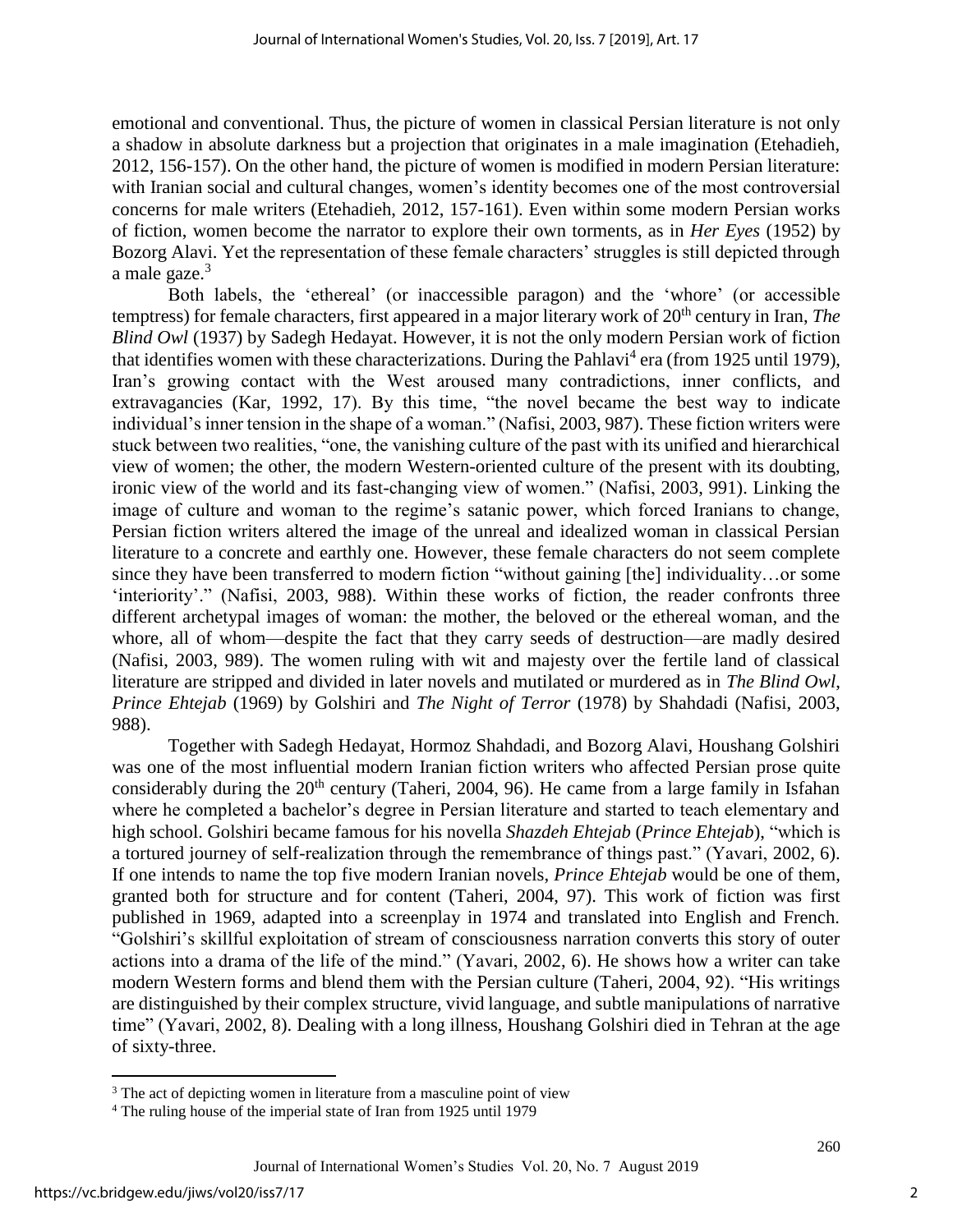The modern Persian narrative has long been associated with the name of Sadegh Hedayat (Sarshar, 2008, 9). He was born in an aristocratic family, graduated from French Catholic school, and tried his hand in many other fields in Europe such as engineering, architecture and dentistry, all of which he abandoned after a short period (Sarshar, 2008, 15-25). As a youngster, he attempted to drown himself in a river but was rescued by a fishing boat. In 1937, Hedayat traveled to India and there he released fifty hand-written copies of his masterpiece *Buf-e-Kur* (*The Blind Owl*), which was translated into many different languages including French and English after his death. The novella is prose which requires deep understanding since its language turns to a coded one (Ghotbi, 1971, 5). Similar to *Prince Ehtejab*, this work of fiction is a journey of self-realization and contains two stories that the narrator describes (Ghotbi, 1971, 33). "Of the novels that become heretical and dangerous, the most controversial and enigmatic to this date is *The Blind Owl.*" (Nafisi, 2003, 988). Although the fiction is modern "with its timeless, placeless setting, its abstract and closed atmosphere, its circular plotless story and its use of symbolism", it is modeled on the classical structure of Persian literature (Nafisi, 2003, 988). Becoming disappointed in his country's socio-political situation, Hedayat left Iran for Paris again and committed suicide at the age of fortyeight.

Another important Iranian writer from the 1930s until 1950s was Bozorg Alavi, whose acclaimed novel *Chashmhayash* (*Her Eyes*) "caused a considerable stir and enjoyed a wide readership." (Yavari, 2002, 5). Alavi was from a liberal and constitutionalist family, and he immigrated to Germany as a youngster in order to continue his education (Akbari Shalchi, 2007, 13-34). "Bozorg Alavi's strong sense of mission to enlighten the Iranian people helped him continue writing in spite of censorship" (Sandler, 1986, 249). He spent twenty-five years in exile teaching at Humboldt University since his writings implicated political issues in Iran (Akbari Shalchi, 2007, 13-34). Similar to Houshang Golshiri and most of his contemporaries, Alavi's writings were affected by modern psychological theories (Yavari, 2002, 5). *Her Eyes*, "in which ideology, psychoanalysis, and romanticism smoothly blend into a poetical language, is a coherently depicted love story of a male artist…and an educated girl of aristocratic background." (Yavari, 2002, 5). What makes Alavi distinctive is that he makes the female character's voice heard in *Her Eyes*. He attempts to show the 'sordid world' of *The Blind Owl,* which resulted in the artist's alienation (Dastgheyb, 1979, 128). After all his failed political efforts, Alavi returned to Berlin and died at the age of ninety-three.

"Hormoz Shahdadi is yet another writer who evokes the life of his times through the eyes of an intellectual, alienated from himself and filled with anxiety in his novel, *Shab-e Howl* (*The Night of Terror*). The narrative, characterized by its multi-layered structure, benefits from Shahdadi's skillful use of extended interior monologues" (Yavari, 2002, 9). *The Night of Terror* includes structural innovations, which make the narrative difficult to comprehend. Consequently, there are many contradictions in few critical essays that have discussed this work of fiction (Bayat & Hasanaklu, 2014, 1). Similar to *Prince Ehtejab*, the fiction narrates different stories through history, and its structure appears to be of a thousand fragmentary pieces (Madomeh). Today, Shahdadi is an adjunct faculty member teaching in the Department of political science at the University of Massachusetts, Boston. He owes his reputation to *The Night of Terror*, which has been ignored because it was published during the year that the Islamic revolution occurred in Iran.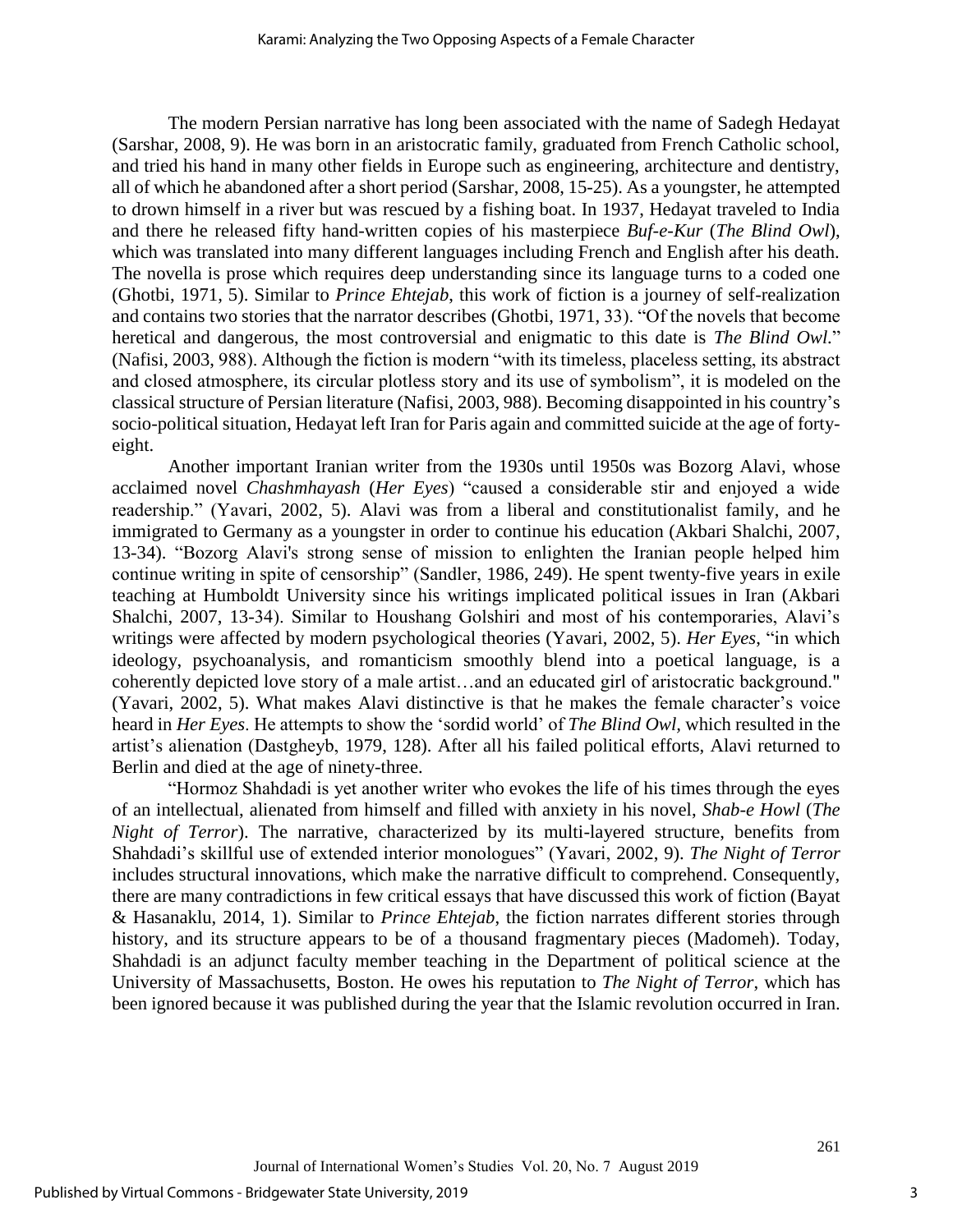#### **Feminism and the Struggle for Women's Rights in Iran**

Feminism has a background of two centuries of struggle for the recognition of women's cultural, social and political roles and rights in the West. Considering different points of view, the movement has become a regular part of Western cultural discourse, interrelated with the politics of social, legal, cultural freedom and equality, and it contains a variety of subcategories and borders (Beasley, 2006, 12). During the 1960s and early 1970s, "the subject of feminism was women's experience under patriarchy, the long tradition of male rule in society which silenced women's voices, distorted their lives, and treated their concerns as peripheral." (Rivkin, 2017, 527). However, from the 1980s, women's experience under patriarchy was not the matter of concern anymore. "The mid-1980s are in retrospect a moment of great change in feminist criticism" (Rivkin, 2017, 528). Critics started to question the nature of gender, and gender studies appeared as a separate university branch (Korsmeyer, 2004). However, the struggle for women's rights is therefore different from the progress achieved in the West.

It would not be possible to observe the history of women's situation in Iran without 'patriarchy', and the emergence of few specific circumstances is not a reason to deny Iranian malecentered society (Etehadieh, 2012, 39). According to manuscripts, women were identified as imperfect, emotional, weak, passive and slothful during the Qajar era<sup>5</sup>, people who must serve their father or husband in a family organization (Etehadieh, 2012, 53). They neither had the opportunity to become educated nor to choose their husbands; in fact, women were handed off from one man (their father) to the other (their husband) as an object (Etehadieh, 2012, 54-55). "As Iran began to have increasing contact with the West, many sectors of the population—especially intellectuals, minorities, clerics, and women—became increasingly aware of their nation's problems" (Nafisi, 2003, 983). The Persian constitutional revolution and the establishment of the parliament took place between the years 1905 and 1911 and caused deep changes in Iranian society and an actual distance from the past as well (Etehadieh, 2012, 42). During these years, women found their voice and got the courage to question men's dominance (Etehadieh, 2012, 58-59). The movement was a sub-movement and a part of the great national movement in Iran with the aim of independence for the country; therefore, a small number of the constitutionalists were supportive of the rights of women. Although constitutionalism concluded women's social presence, it did not bring a remarkable modification for their situation and the court did not confer any rights on women (Etehadieh, 2012, 42).

The decade of 1960-1970 was one of the most controversial periods for Iranian women (Kar, 1992, 17) when the Pahlavi dynasty<sup>6</sup> reconsidered women's situation in society (Etehadieh, 2012, 43). However, some remaining traditions caused a retrogressive situation in the country and women's condition did not improve in family organizations (Etehadieh, 2012, 40). Not only did the Persian constitutional revolution and Pahlavi regime's reforms not meliorate women's status, but they also made women feel that they had been left behind (Etehadieh, 2012, 49). The dissatisfaction drove women to participate in the Islamic revolution<sup>7</sup> and soon after in the Iran-Iraq war so that they might gain a qualified position equal to men in the society (Kar, 1992, 18- 21). Although the late struggles turned out to be a failure as well (since the Islamic Republic of Iran does not treat women and men with equality), there are shreds of evidence that prove feministic views are developing among the young generation of Iranians nowadays despite the

 $\overline{a}$ 

<sup>5</sup> An Iranian royal dynasty during 1785-1925

<sup>6</sup> An Iranian royal dynasty after the fall of Qajar dynasty during 1925-1979

<sup>7</sup> The events which involved the overthrow of Pahlavi dynasty in order to replace the Persian monarchy with an Islamic republic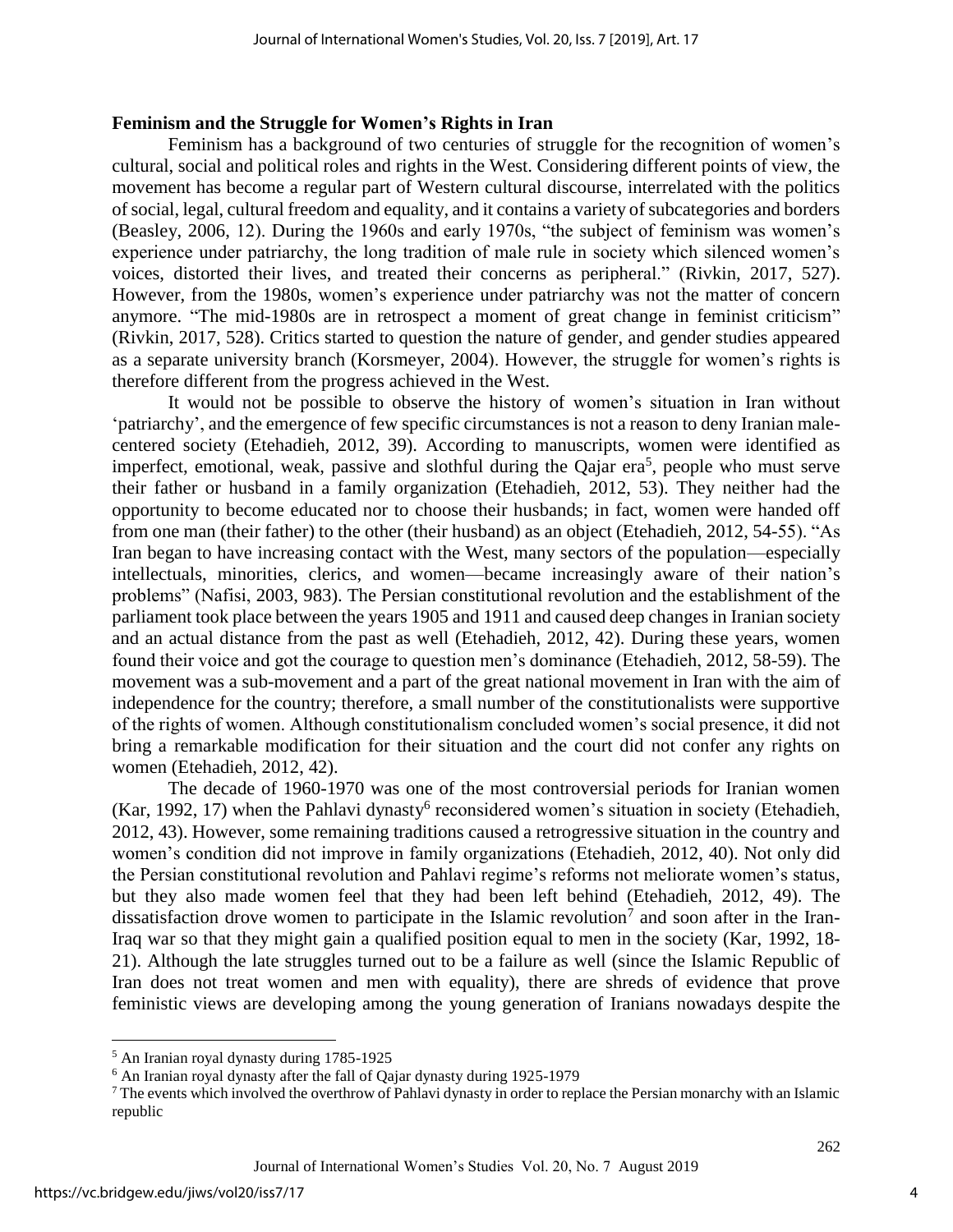government's limitations. According to Charles Kurzman, several speculations, such as revolutionary mobilization, generated a heightened sense of efficacy among women, and the policies of the Islamic Republic that generated backlash among women procreated genderegalitarian values and pushed women into assuming greater responsibilities in spite of the patriarchal content of the instruction and economic difficulties (Kurzman, 2008, 320). Despite the fact that feministic views are not widespread among Iranians due to restrictions, women have been under many fluctuations in order to find a competent place equal to men and still are struggling to improve their conditions.

#### **Breaking Down the Works of Fiction**

Let us discuss the way Sadegh Hedayat delineates the story of the ethereal woman and the accessible temptress within two main parts (the first and the third part) of *The Blind Owl.* Each part is a central metaphor for the other (Nafisi, 2003, 988) and the second and fourth parts appear to be connectives. He begins with telling the story of how he had met the ethereal woman from an orifice on the wall. "On the spur of the moment, I saw a bent old man sitting at the foot of a cypress tree with a young girl—no, an angel from heaven—standing before him. She was leaning forward and with her right hand was offering him a blue flower of morning glory" (Hedayat, 1971, 12). She sounds perfectly enchanted with her wild, black eyes that make her look like a supernatural being who has nothing to do with the human world (Hedayat, 1971, 15-18). The ethereal woman does not have a name since the speaker "must not defile her name by contact with earthly things" (Hedayat, 1971, 10). It seems as if the narrator has known this woman for eternity and recollects his grievous past behind her eyes (Hedayat, 1971, 16-22). "I had been tortured by the mere memory of her eyes" (Hedayat, 1971, 21). In addition, the ethereal woman is completely silent and the sole speaker is the male narrator. In fact, both female characters (the ethereal and the whore) in the work of fiction are much more passive than the female characters in classical Iranian narratives (Nafisi, 2003, 990). One night when the protagonist arrives at home, he finds the ethereal woman near his house. She enters the house with him as if she knows the way and lies down in his bed without saying a word. "She seemed neither to be afraid nor to be inclined to resist" (Hedayat, 1971, 19). Yet, similar to the other three fiction narrators in this paper, the speaker does not let himself have sexual desires for the ethereal woman. "It was inevitable that I should be close to her in this life. At no time did I desire to touch her. The invisible rays which emanated from our bodies and mingled together were sufficient contact." (Hedayat, 1971, 14). Near the end of the first chapter, the narrator kills the ethereal woman by poisoning her with a venomous wine, then cuts her body into pieces, puts them inside a suitcase and buries her so that no one can see her ethereal beauty.

The accessible temptress woman in *The Blind Owl*, who is the narrator's wife and cousin at the same time, shares a similar appearance with the ethereal woman. "She was wearing a black dress of very fine, light material, apparently silk and he was biting the nail of one of the fingers of her left hand…I had the feeling that I had seen her before and knew who she was but could not be sure" (Hedayat, 1971, 61). Similar to the ethereal woman, she is mute and appears nameless since the speaker cannot find a more suitable name for her than 'the bitch'. "I call her 'the bitch' because no other name would suit her so well" (Hedayat, 1971, 58). The narrator was fed on his aunt's breastmilk as a newborn and consequently could not marry his cousin, the accessible temptress (or his aunt's daughter), since she is regarded as his foster-sister. However, by the night that the aunt dies, the accessible temptress comes to him and starts to kiss him until her father faces them. In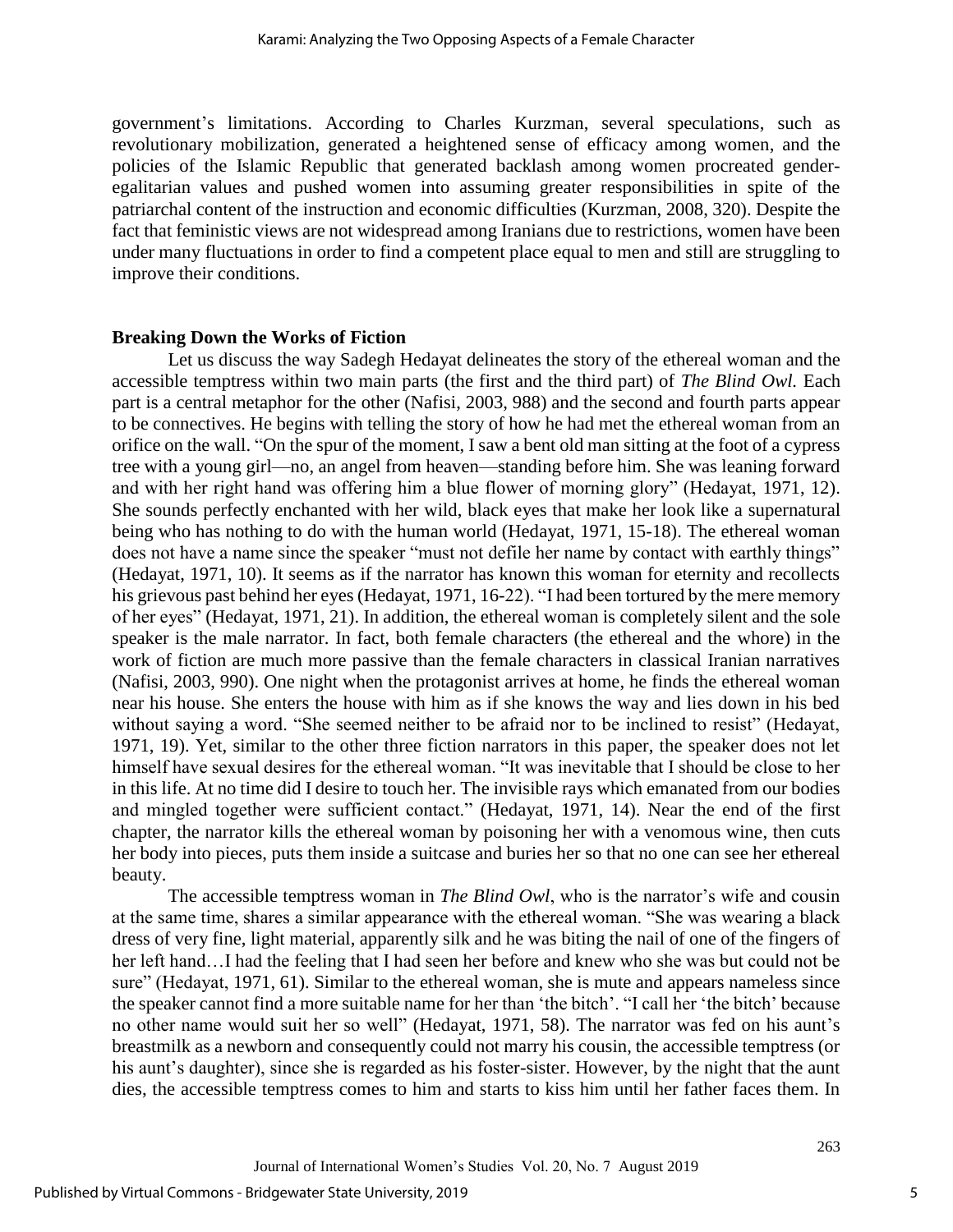order to keep the family's reputation, the narrator reluctantly marries her, but she does not let him in her bed from the first night of their marriage. Hence, he suspects that his wife is having an affair with numerous lovers including the odds-and-ends old man (or the fearsome old man) who apparently has been the speaker himself throughout the narrative (Beard, 1990, 87). "The woman becomes the source of constant torture, a temptation that leads to guilt. The narrator cannot have an active and healthy relationship with either of these women" (Nafisi, 2003, 989). Hitting rock bottom, one night the speaker makes himself up the same as the fearsome old man who he assumes is his wife's permanent lover so that she might let him in her bed. While making love with her, he stabs her in the eyes and kills the woman. In fact, the speaker kills a woman or the two aspects of the same woman near the end of each part as if he mourns the breakdown of the idealized relationships between women and men in classical Persian fiction (Nafisi, 2003, 988).

Within the novella *Prince Ehtejab*, the prince's wife (the ethereal woman) always looks at him through her glasses and seemingly does not have the smallest affection toward anything but their forebear's diaries (Golshiri, 1978, 8-9). Fakhr-o-Nesa, a slim, pale, cold-hearted woman is Ehtejab's cousin and wife at the same time. Little by little, he describes Fakhr-o-Nesa's acts as though he is uncertain of her existence. "Wearing the same white dress which was waved by wrinkles down to her breasts, Fakhr-o-Nesa was standing beside the carriage, looking through her glasses, or not!<sup>8</sup>" (Golshiri, 1978, 8). She covers her beautiful eyes with glasses as if there is a border between her and the prince. Additionally, she is being described as noble and delicate, covered with a lacy white dress (Golshiri, 1978, 7-8). The narrator describes Fakhr-o-Nesa as "a cold weighted object between the prince's hands" when she sarcastically tells him, "he is way back of their ancestors in pleasure seeking" (Golshiri, 1978, 12). Moreover, when Golshiri speaks of his own view toward Fakhr-o-Nesa, he points out that Prince Ehtejab is trying to know himself through this woman since she happens to have power over him (Taheri, 2004, 68). In addition, her name, which suggests glory and pride, has an aristocratic connotation. There is a sense of tension between the couple as if the prince does not let himself have sexual desires for her, and whenever they intend to make love it has to be in the darkness (Golshiri, 1978, 11-12). Her one single role in the prince's life is to wear makeup, have supper beside him and wait for him in her bed at night (Golshiri, 1978, 6).

Fakhri (the accessible temptress), is a fleshy, spirited young maidservant with wild black eyes in Prince Ehtejab's house, who looks at the prince from a mirror, and in comparison to Fakhro-Nesa has much more affection toward the prince (Golshiri, 1978, 48). Her name is an incomplete form of Fakhr-o-Nesa, which, to some degree, explicates the reason why Ehtejab imagines Fakhri as imperfect, and his concern is to simulate her with Fakhr-o-Nesa. He begins his sexual acts with Fakhri when he makes her laugh aloud so that Fakhr-o-Nesa's coughing sound smothers in her laughter (Golshiri, 1978, 61). In fact, he uses one woman to torture the other. After Fakhr-o-Nesa's death from tuberculosis that somehow results in Ehtejab's relief, he tears Fakhri's veil up, starts to make love with her next to the corpse and forces her to make herself up like Fakhr-o-Nesa from then on. "The prince moved his hand among Fakhri's hair and removed her tears, passing the cheek powder on her face, with his hand: these are Fakhri's occupations. You are the mistress of the house. Got it? She is the one who must wash the dishes and clean the rooms. Then laughs loud and hides in the kitchen as I tickle her" (Golshiri, 1978, 28). The prince then beats Fakhri when she does not obey in making herself up like Fakhr-o-Nesa. He finds peace and pleasure in putting his head between Fakhri's breasts and falls asleep in that position. In the first parts of the book, the narrator introduces Fakhri and Fakhr-o-Nesa as two separate characters. Further, these two women

 $\overline{\phantom{a}}$ 

<sup>8</sup> The extracts from *Prince Ehtejab*, *The Night of Terror*, and *Her Eyes* have been translated by the author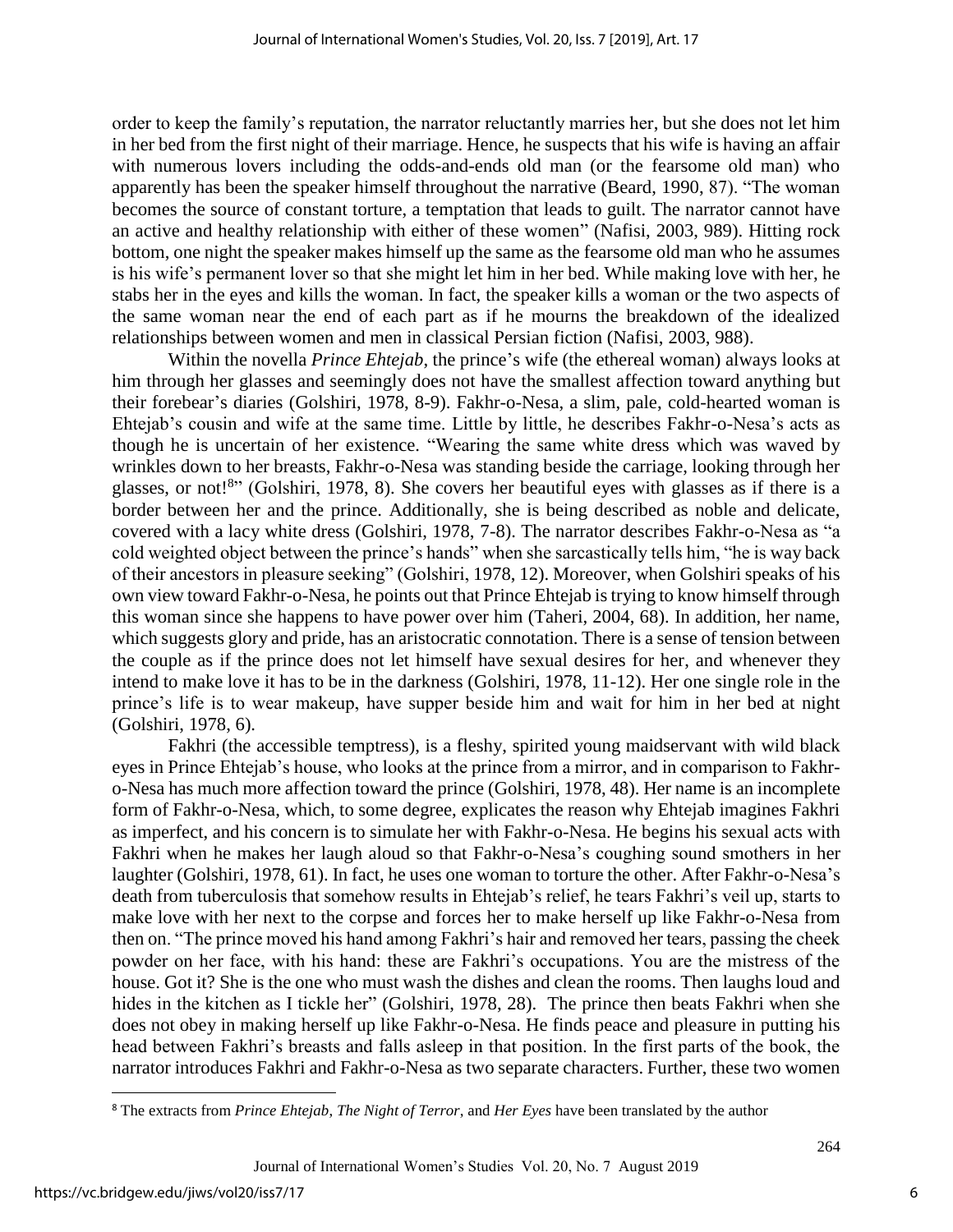are shown as one and the point of view shifts from line to line and character to character so that the addressee gets confused reading through the dialogues.

Through *The Night of Terror*, Azar, an old classmate of the speaker, owns the image of the ethereal woman. "There is a woman that arises from my dreams or something like that! Where do I remember this from?" (Shahdadi, 1979, 18), and Azar is one of those (Shahdadi, 1979, 166). Although the speaker keeps an intimate relationship with all his female classmates, he feels impotent in confronting Azar since she happens to be inaccessible and intangible; similar to Ehtejab and *The Blind Owl*'s speaker, he does not let himself have sexual desires for Azar. She always smiles and mesmerizes unlike the narrator's wife, Iran, who "seemed earthly not smiling all the time" (Shahdadi, 1979, 168). "Azar was not into making conversations much, she could not be tamed ...unlike Iran who was into everything and tamed" (Shahdadi, 1979, 164). Azar owns a pair of wild black eyes (like that of Persian miniatures) and her name originates in the name of the goddess of fire in Persian mythology. Dissimilar to other narrators that have been observed in this paper, the speaker in *The Night of Terror* seems to have an awareness of his views toward Azar when he admits "sometimes the actual and the illusion are not recognizable…and one will see whatever s/he wants in a way s/he wants it to be" (Shahdadi, 1979, 10).

The female character who bears the image of the whore, Satan or accessible temptress in *The Night of Terror*, named Iran, who unlike the image of a Persian woman within classical fiction, has blond hair and a pair of small brown eyes. "At our first date, I told her that her name does not match with her blond hair. Blond Iran. The combination of blond hair and blue eyes is rare among Iranians. But her eyes are not blue. She has small brown eyes" (Shahdadi, 1979, 20). Her name resembles the name of the country in order to show the torments that the country and the image of women have been through, or similar to *The Blind Owl*, to depict the breakdown of the idealized relationships between women and men in classical Persian fiction (Nafisi, 2003, 988). Since she does not carry the miniature picture of a Persian woman, she appears as the 'other' or a stranger. By the time the speaker is recalling his memories, Iran has already gotten divorced from him and had an abortion. Same as the narrator of *The Blind Owl*, the speaker's reason for marrying Iran is vague. Describing their married life, he objects to the way Iran tortures him for no reason. Yet, he starts to remember how much he appreciates her by the time they have gotten divorced. "After these five months, suddenly I missed her. I want to possess her" (Shahdadi, 1979, 21). "After living a long life with her, I finally recognized that I have never known her" (Shahdadi, 1979, 174). Unlike Fakhr-o-Nesa and the female character in *The Blind Owl,* who are almost mute, the point of view shifts to Iran within three pages in order to inform the reader about her inner feelings toward the narrator and their marriage life. "And if only my husband would have seen from the first time that I am not the perfect image in his mind but a normal human being, that I am alive and capable of understanding, a person who gets angry or upset and needs to be comforted…" (Shahdadi, 1979, 177).

The matter of these two aspects of women in modern Persian literature, the ethereal and the whore, appear differently in Bozorg Alavi's novella *Her Eyes* than in the other three novels. The writer does not create two separate characters; rather, he depicts the two aspects through one single character from the beginning; in comparison to those other three works of fiction, *Her Eyes* is easier to comprehend. The female character, whose mysterious eyes have been portrayed in one of the most famous Iranian male artist's paintings, describes her torments to the narrator who is a schoolmaster and holds an exhibition for the artist's drawings every year. At first, the schoolmaster labels the woman as a 'whore' whom he wishes to possess for one night (Alavi, 2016, 61-65), but near the end of the story when he becomes aware of the woman's torments, he seems to show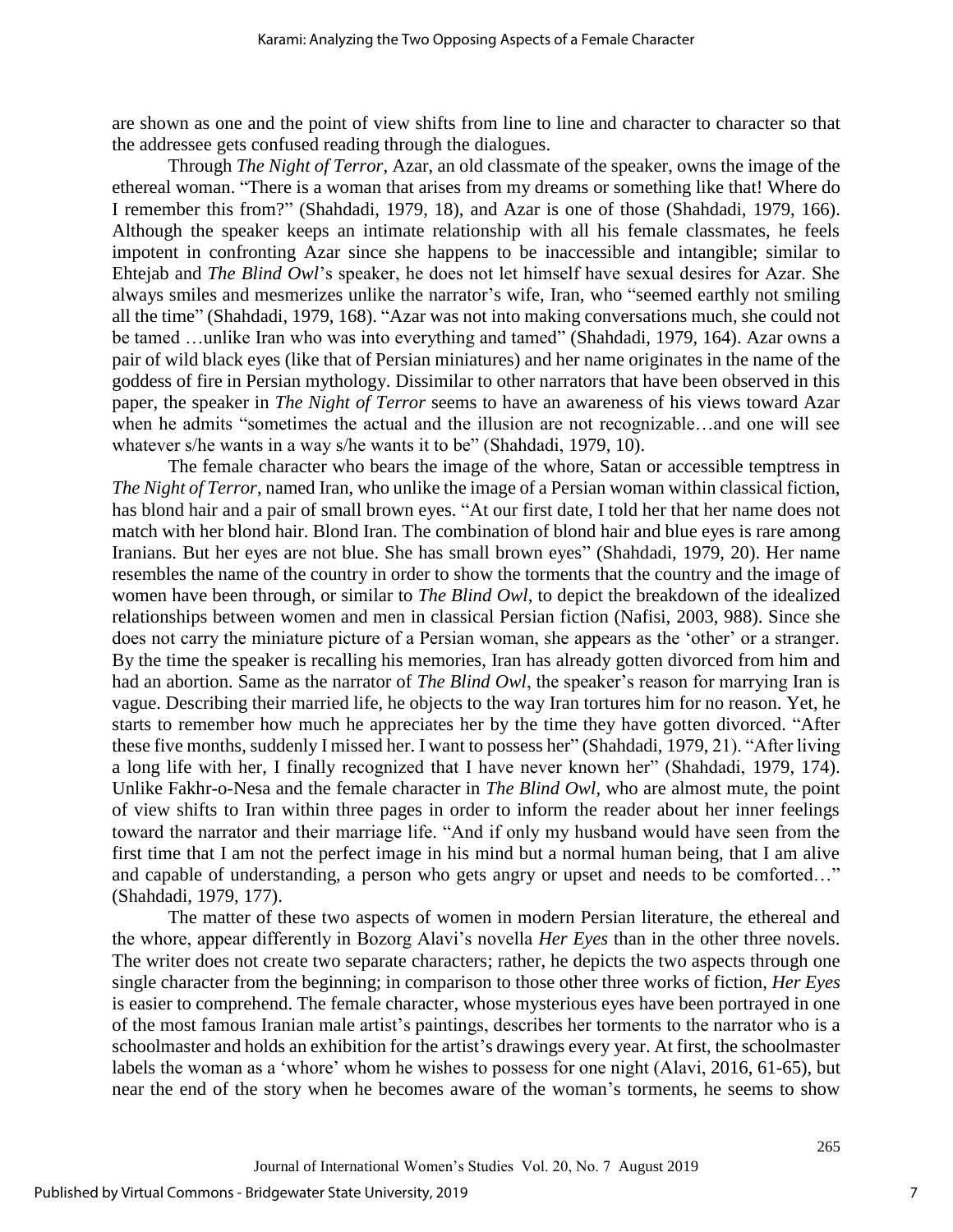respect toward her (Alavi, 2016, 247). She would rather be called the 'unknown woman' since she is ashamed of her deeds in the past; instead, the narrator prefers to call her by a fake name, Farangis, which means a woman who has bushy hair. Farangis seems a perfect woman to the men's eyes because of her external ethereal beauty (like that of Persian miniatures) and her wealth; however, she falls in love with the intellectual artist that has put all his energy into overthrowing the current regime and does not show the smallest affection toward this woman's magical beauty. She puts herself into serious trouble in order to gain the artist's attention because she feels that her identity is dependent on him. "He could have made an angel out of me, but he made a devil instead" (Alavi, 2016, 125). The unknown woman suffers from her inconsistent personality and considers the two aspects of ethereal and the whore that has been imposed on her by the male-centered society, as the source of her misery. "I always had a dilemma. I always was on a slope with one foot and at a height with the other. Consequently, my existence was always suspended" (Alavi, 2016, 82). "I am the one people call the tyrant. Powerful to the weak and submissive to the powerful" (Dastgheyb, 1979, 137). Like the ethereal women within those other three works of fiction, the writer pictures the unknown woman with details in a way that the reader might think that s/he has known this character from eternity (Dastgheyb, 1979, 123). Although the narrator describes Farangis's eyes as perfectly beautiful blended with cruelty (similar to the way the artist has pictured them), she claims, "Your artist has not gotten to know me and has portrayed me with such eyes; these are not my eyes." (Alavi, 2016, 252).

In much of the modern Persian literature, such as *The Blind Owl* and *Prince Ehtejab*, the mother is one of the archetypal images that carry seeds of destruction and is madly desired (Nafisi, 2003, 989). In a sense, the ethereal and the whore appear to share similarities with the narrator's mother. These women have been built out of the projection of the mother in a male psyche. Within the story of *The Blind Owl*, the speaker's birth mother is "called Bugam Dasi, a dancer in a lingam temple…She was a hot-blooded, olive-skinned girl, with lemon-shaped breasts, great, slanting eyes and slender eyebrows which met in the middle" (Hedayat, 1971, 47). When the narrator meets the ethereal for the first time, he notices that "No one but a Hindu temple dancer could have possessed her harmonious grace of movement" (Hedayat, 1971, 13). He has never seen his birth mother and has been raised by his aunt. "Ever since I can remember I looked upon my aunt as a mother and loved her deeply. I loved her so deeply that later on, I married her daughter, my fostersister, simply because she looked like her" (Hedayat, 1971, 50). Apparently, what the speaker craves is not a sexual satisfaction but a mother's caress. "When I awoke in the morning my nurse said to me, 'My daughter'— she meant the bitch, my wife—'came to your bedside and took your head in her lap and rocked you like a baby'" (Hedayat, 1971, 56). In other words, he is impotent to make love with both women (the ethereal and the whore) since they bare the image of the mother.

Throughout *Prince Ehtejab*, the reader finds out about Ehtejab's mother who seems passive with her diminutive existence in the prince's life. On the other hand, she shares some differences and similarities in appearance with Fakhr-o-Nesa. Ehtejab has no vivid memory of his mother and her role is not noteworthy in comparison to his father and grandfather during his childhood. He does not remember his mother much, except that she is crying most of the time, unlike Fakhr-o-Nesa who smiles elegantly very often (Golshiri, 1978, 32). Both women are delicate and slim with small white hands (Golshiri, 1978, 26-27). The mother wears a long black lace veil while the wife is always in a long white lace dress (Golshiri, 1978, 26-27). However, the first time that the prince runs across Fakhr-o-Nesa, he finds her in a long, black dress (Golshiri, 1978, 74). Therefore, it seems that the prince has created a woman in his unconscious based on resemblance and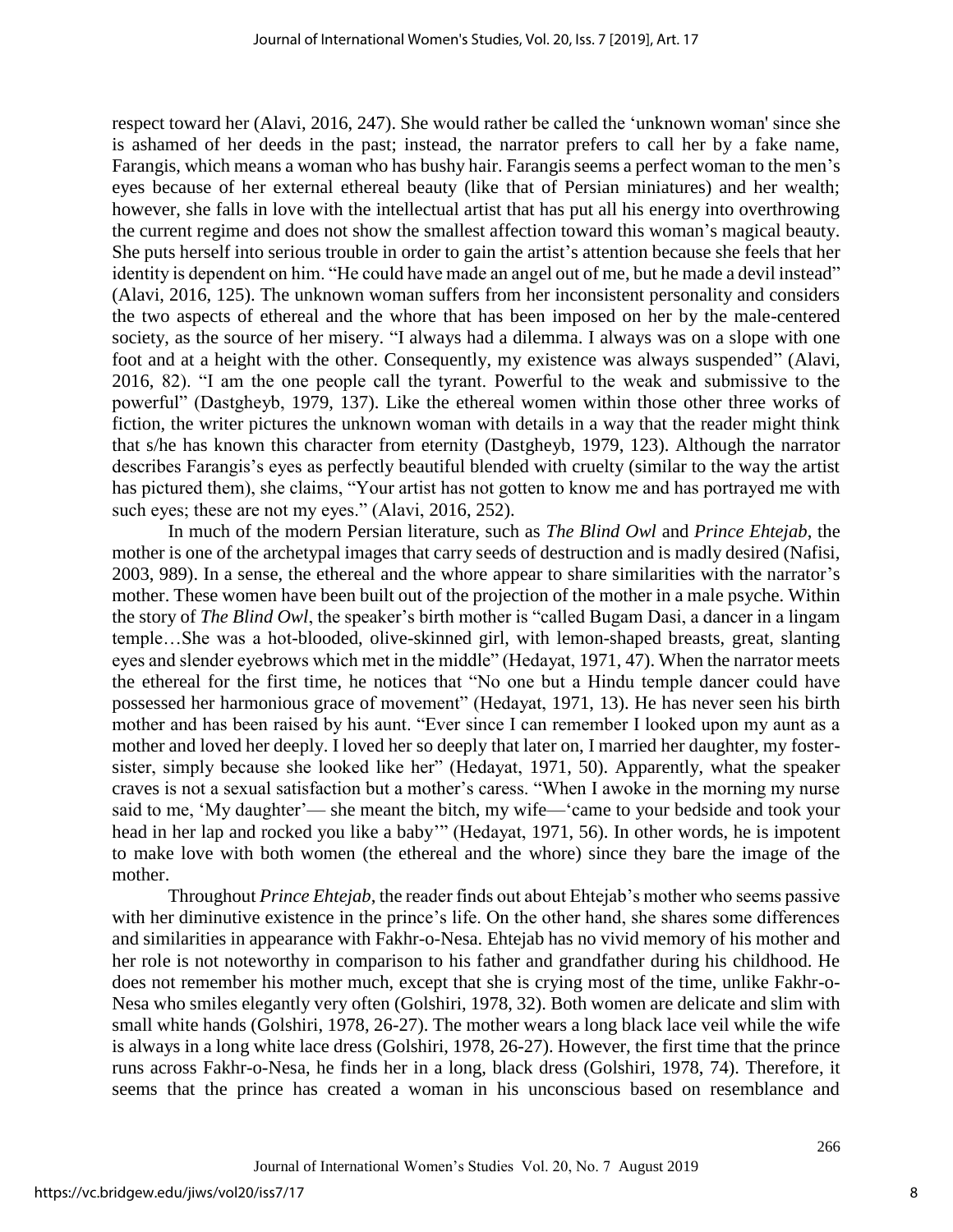dissimilarities of his mother to satisfy his injured feelings of mother's deficiency and absence. This is illustrated by how Fakhr-o-Nesa sarcastically addresses him when he meets her after the death of his mother. "Alright, now that your mother had passed away and you feel alone, you remembered to stop by and meet your fiancé…" (Golshiri, 1978, 34). The addressee only gets to recognize Fakhr-o-Nesa through Ehtejab's eye and he, too, describes this woman out of the projection of his mother's image.

Of the four works of fiction that have been considered in this paper, three carry the implication of 'Mother Nature' through the female characters. Mother Nature is a common personification of nature that focuses on the life-giving and nurturing aspects of nature in the form of a mother. Although his house is located in the middle of a desert, the speaker of *The Blind Owl* meets the ethereal woman for the first time while she is beside a river offering a flower to an old man who is sitting at the foot of a cypress tree. Then, when he is recalling his childhood memories with his wife, the whore, he notifies that they were playing somewhere similar to the place where he first saw the ethereal woman, a scene that later became the object of all his paintings (Hedayat, 1971, 61-62). The wild nature has turned to a desert the way the ethereal woman has turned to a whore in the same manner as the traditional Iranian culture (the old reality) shifted to the modern culture (the new reality). In the work of fiction, *The Night of Terror*, the narrator calls the country 'Mother Iran' who keeps both her Jew and Christian children together inside her house (Shahdadi, 1979, 8). Moreover, the accessible temptress or the narrator's wife, Iran, decides to revolt against her subordinate status while she notices the productive and indomitable features of nature (Shahdadi, 1979, 179). Within the story of *Prince Ehtejab*, there is a scene in which nature alters its condition with Fakhr-o-Nesa's inner feelings. While she puts her fragile legs down to the pool, the golden fish come around her feet as if they are kissing her toes, and seemingly the sky is clear, but by the time she pulls her legs out of the water, the sky is covered with clouds (Golshiri, 105- 109). The way women communicate with nature in these works of fiction reflects how the male psyche's concern is the old and the new culture (or reality), while by systematic opposition to this trait, the ethereal and the accessible temptress are bound to nature.

The connection of the ethereal and the whore with 'fine arts' is another controversial issue in three of the novels that have been discussed in this essay. Feminist critics from 1980s start to question the grandeur of fine arts, which include painting, sculpture, architecture, music, and literature, for it carries a gender qualification. "The concept of art, considered in its aspect of 'fine art', is a gendered concept that selects as its paradigms mostly work that have been made by male creators" (Korsmeyer, 2004). For some unknown reasons, the speaker of *The Blind Owl* keeps drawing the picture "of a cypress tree at the foot of which was squatting a bent old man like an Indian fakir…Before him stood a girl in a long black dress, leaning towards him and offering him a flower of morning glory" (Hedayat, 1971, 11). Moreover, the narrator's mother was an Indian dancer, which has been known as the first art on earth (Wikipedia). Farangis's mysterious eyes become the subject of one of the portraits of the most famous Iranian male artists in the story of *Her Eyes*. Her constant attempt to become an illustrious artist appears to be a failure; therefore, she turns to the famous male artist who, she thinks, has the skill that she lacks. The story of *The Night of Terror* both starts and ends while a piece of music is being played through the mind of the central character, Ebrahim. "And the woman's voice has been lost in the ears of those who have been lost" (Shahdadi, 1979, 5). The concept of art, considered in its aspect of fine art, represents a partiality for objectivity over subjectivity and impersonal over personal; it is the vision of a single creator and is for contemplation rather than use (Korsmeyer, 2004). Hence, not only are these female characters shown under the shadow of a male presenter without having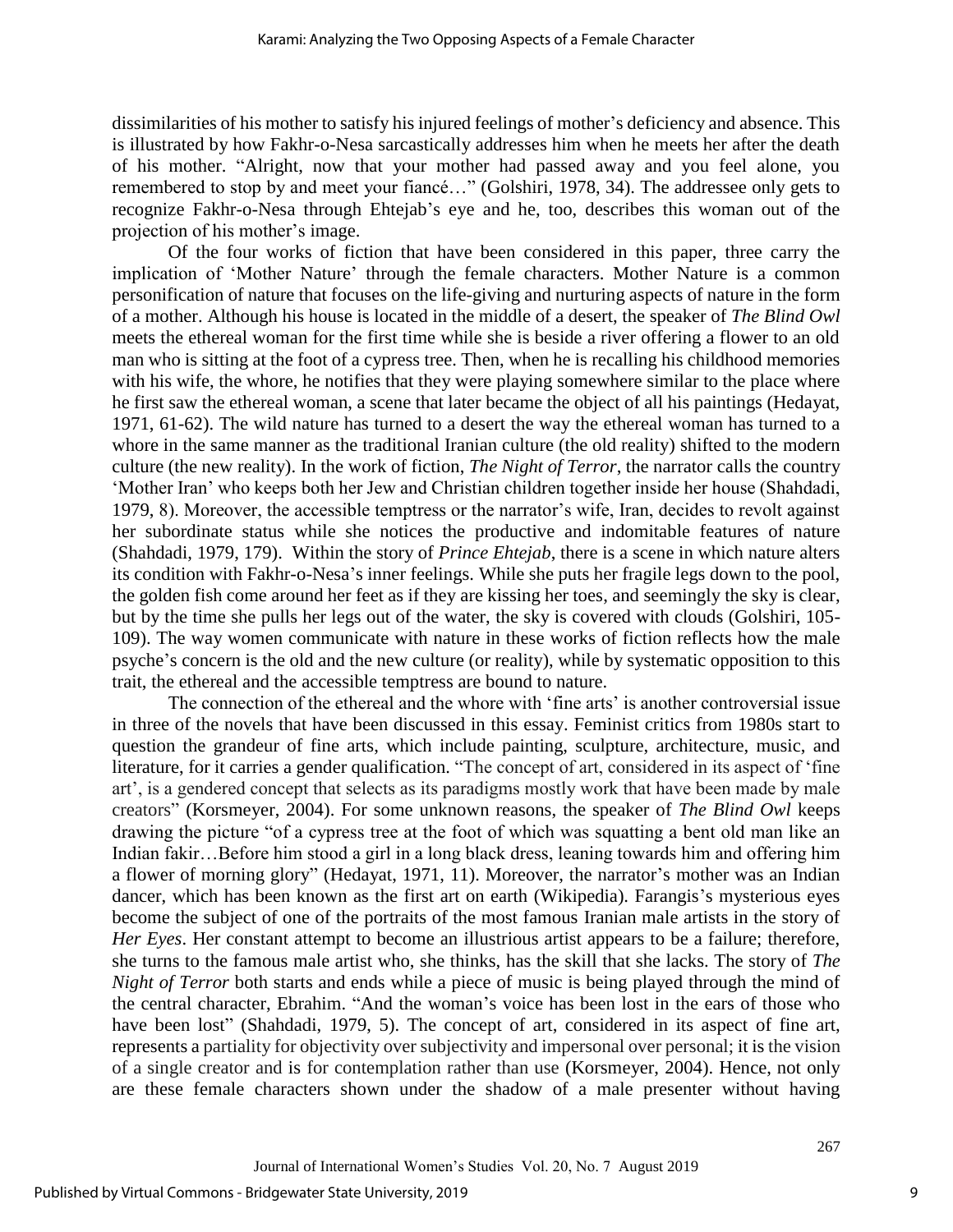individuality through the world of fiction, but they become the subject of an impersonal malecreated art.

As was mentioned earlier, under the cultural changes and the advent of a new reality (new culture) in Iran, the ethereal picture of women in classical Persian literature has been transferred into the world of modern Persian fiction as an accessible temptress or a whore without an identity. Manifestly, the old reality is destroyed and the new is still unattainable for modern Iranian writers (Nafisi, 2003, 989). In addition, the impotent male psyche, which is unable to deal with the new reality, regulates itself around the shape of a woman (Nafisi, 2003, 988). Creating active female characters and a dialogue between them and the male characters seems to be a major obstacle to the development of the Iranian novel despite the writers' effort (Nafisi, 2003, 990-991). "Those writers who continued writing in the Iranian milieu of the 1960s and 1970s were imbued with a deep sense of their artistic mission" (Sandler, 1986, 249). In modern Persian fiction, "the male narrator becomes a victim of his own obsession while blaming it on a woman" (Nafisi, 2003, 990), and the woman appears as a manifestation of this new seductive, and at the same time frightening, reality (Nafisi, 2003, 989). Henceforth, analyzing the connections among the female characters within four separate modern Persian novels, in order to illustrate the way these women are depicted and labeled with two aspects under the cultural changes by male writers, offers many insights into the cultural assumptions including relationships between women and men.

#### **Conclusion**

In comparison to the inaccessible, ethereal image of women in classical Persian literature, modern Persian literature seems to present an earthly picture of women, suitable for the new culture and the new reality that mirrored Iran's increasing contact with the West mostly during the 1960s and 1970s. At this time, the old reality ("traditional" Iranian culture) was destroyed but the new reality (modern culture) still seems unattainable for Iranians. Accordingly, modern Persian fiction writers transformed the image of the unreal and idealized woman in classical Persian literature to a concrete and tangible one; yet, these women rarely count as complete characters since they have been transferred to modern fiction without gaining individuality or some interiority. The female characters, who rule with wit and majesty over the fertile land of classical literature, are divided in modern fiction without achieving identities. Apparently, modern Iranian writers are stuck between two realities, one that is the vanishing culture of the past with its unified and hierarchical view of women; the other that is the modern, Western-oriented culture of the present with its ironic view of the world and its fast-changing view of women. This essay has analyzed those female characters who are represented with the two aspects—the ethereal and the whore—within four modern Persian novels, *The Blind Owl*, *Prince Ehtejab*, *The Night of Terror* and *Her Eyes*, in order to offer a different understanding of the cultural assumptions.

The images of the ethereal and the whore share many similarities in the four modern Persian fictions. When it comes to the ethereal woman or the inaccessible paragon, the narrators claim that they have been known her for eternity. They do not let themselves have sexual desires for her since she sounds intangible. The speakers are trying to know themselves through the ethereal woman because she seems to have power over them. Regarding the ethereal woman's external beauty, she carries the image of all those classical Persian miniatures with long black hair and a pair of wild black eyes. In many of the modern Persian works of literature, both the ethereal and the accessible temptress women appear to share similarities with the narrato''s mother, who is one of the archetypal images that carry seeds of destruction and is madly desired. In other words,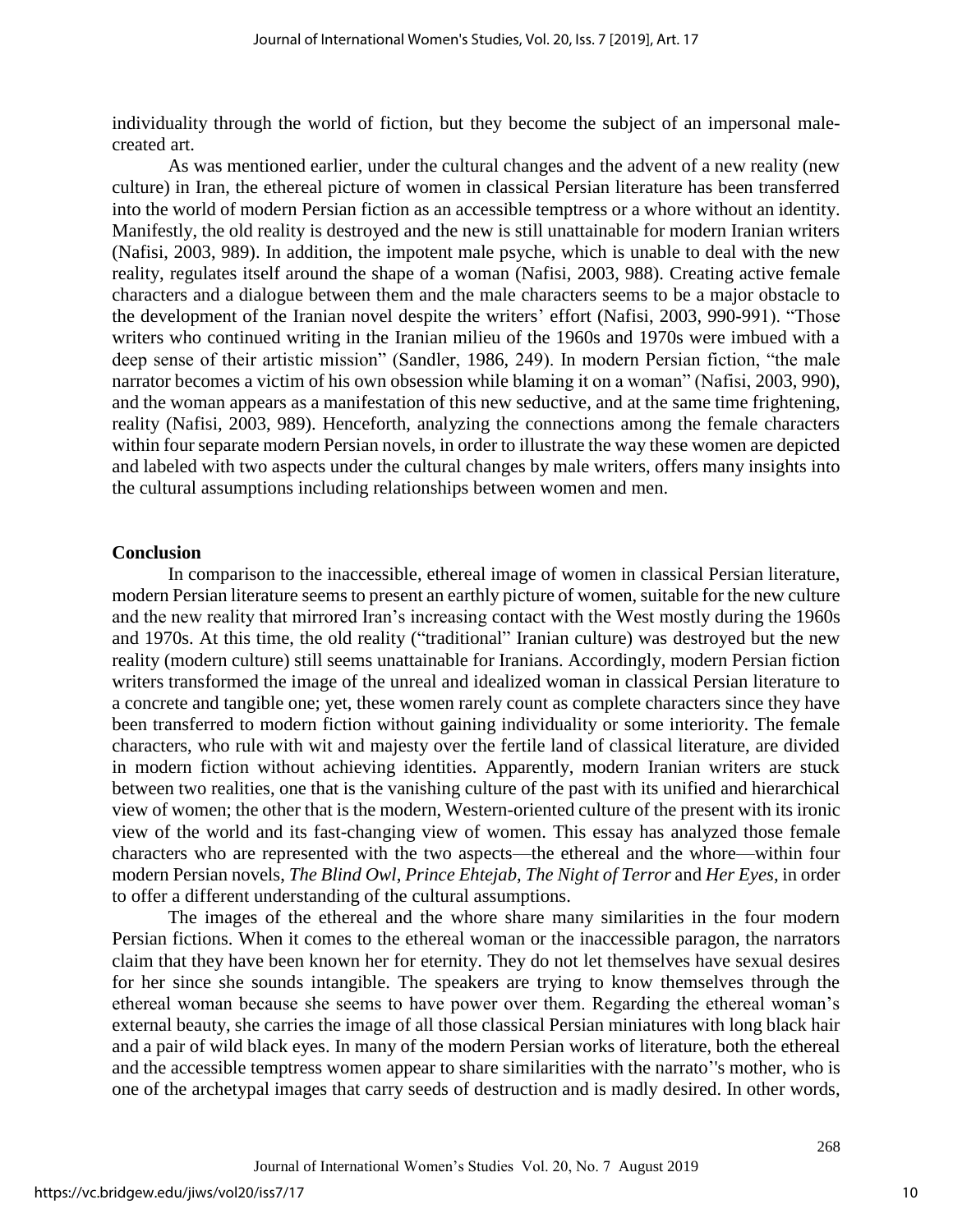these women have been built out of the projection of the mother in a male psyche. Moreover, the two female characters (or one with two different aspects) are combined with fine arts including painting, sculpture, architecture, music, and literature. The concept of art, considered in its aspect of fine art, carries a gender qualification as it selects works that have been made by male creators. In fact, both female characters seem to be stuck in a male world and sometimes, are even more passive than the female characters in classical Iranian narratives. The whore or the accessible temptress, who appears to be the incomplete form of the ethereal woman, becomes the source of constant torture for the speaker, a temptation that leads to guilt in a way that he cannot have an active and healthy relationship with her. The fictions carry the implication of 'Mother Nature', a common personification of nature that focuses on the life-giving and nurturing aspects of nature in the form of the mother, through the female characters. Consequently, while the male psyche matters, in the old and the new culture (or reality), the ethereal and the accessible temptress are bound to nature by systematic opposition to this trait. The representation of the two aspects of women is not limited to these four works of fiction; that is, to some extent, many of the modern Persian works of fiction that involve women characters share similarities with the ethereal and the whore in *The Blind Owl* as a consequence of the cultural changes and the emergence of the new reality. Although the country was being modernized during the late 1920s until 1970s, women did not find equality with men in most cases. This essay aims at working with four modern Persian works of fiction in order to depict women's and men's conflicts within the literature of the time. To sum up, analyzing the two aspects of a woman, the ethereal and the accessible temptress, through four modern Persian works of fiction in this essay is something more than just an effort to impart a different perspective to readers and offers many insights into the cultural assumptions including relationships between women and men.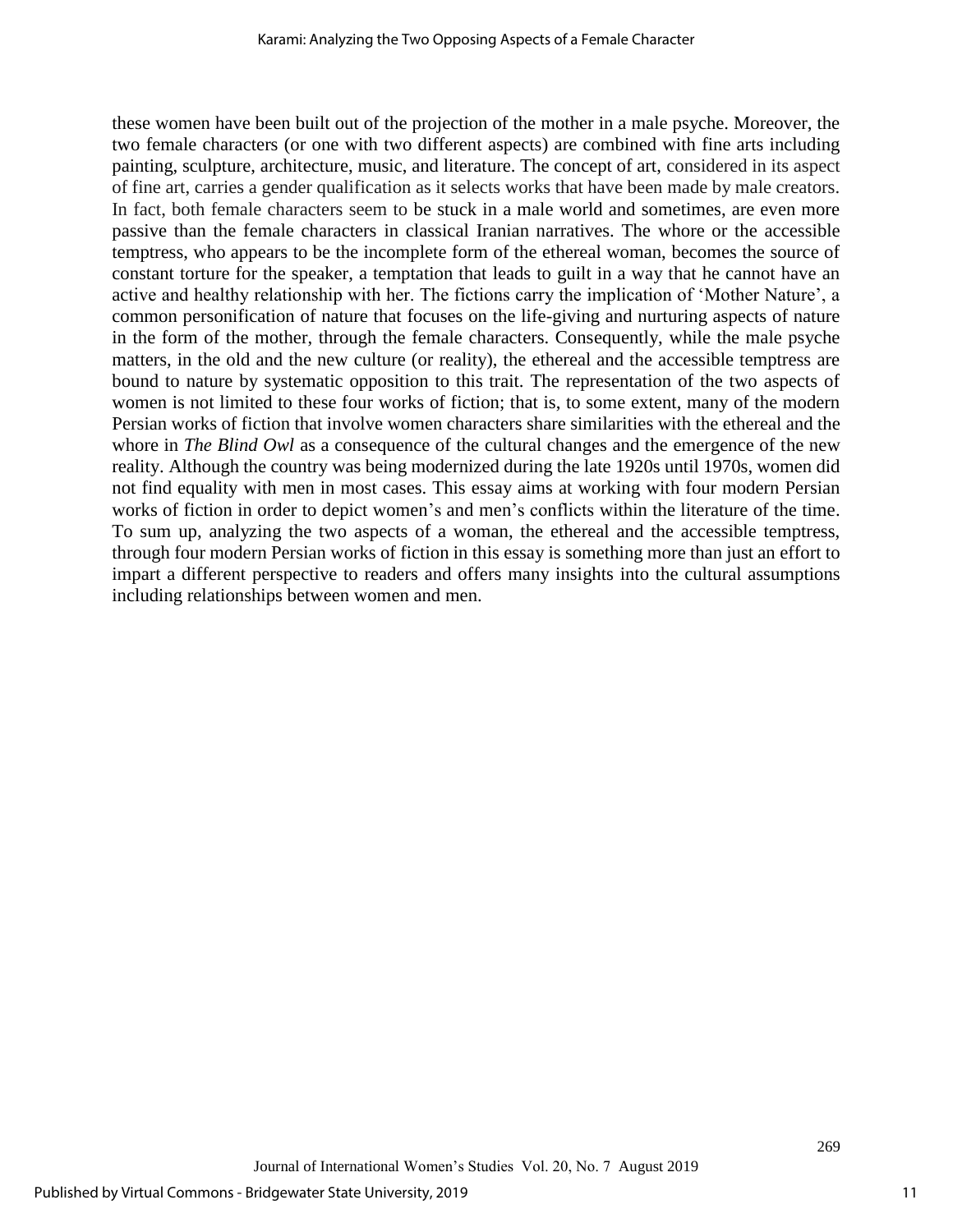#### **Works Cited**

- Akbari Shalchi, Amir Hossein, trans. *Geschichte und Entwicklung der modernen persischen Literatur*. By Bozorg Alavi. Tehran: Negah, 2007.
- Alavi, Bozorg. *Her Eyes.* Tehran: Negah, 2016.
- Bayat, Hossein, and Asghar Asghari Hasanaklu. "Time and Narrative in Shab-e Hol." *Kharazmi University Persian Language and Literature* 22. 22 (2014): 39-61.
- Beard, Michael. "The Hierarchy of the Arts in Buf-E Kur." *Iranian Studies* 15. 1/4 (1982): 53– 67.
- Beard, Michael. *Hedayat's Blind Owl as a Western Novel*. New Jersey: Princeton University Press, 1990.
- Beasley, Chris. *What is feminism? An introduction to feminist theory*; Trans. Mohammad Reza Zomorodi, Tehran: Roshangaran, 2006.
- Castle, Gregory. *The Literary Theory Handbook*. New Jersey: John Wiley & Sons, 2013.
- Dastgheyb, Abdul Ali. *Analyzing the works of Bozorg Alavi*. Tehran: Farzaneh, 1979.
- Etehadieh, Mansoureh. *Women in modern Iran*. Tehran: Kavir, 2012.
- Ghotbi, M.Y. *This is Buf-e-Kur*. Tehran: Zavar, 1971.
- Golshiri, Houshang. *Prince Ehtejab.* Tehran: Niloufar, 1978.
- Haag-Higuchi, Roxane. "Historical events in Persian novels." *Oriente Moderno* 22. 1 (2003): 131–44.
- Hedayat, Ṣadegh. *The Blind Owl.* Trans. D.P. Costello. London: Calder and Boyars, 1971.
- Hoseyni, Saleh. *Golshiri the Scrivener and the House of Enlighteners.* Tehran: Niloufar, 2001.
- Kameli, Rouhollah. *An Annotation on Hormoz Shahdadi's Night of Terror*. 2017.
	- http://www.madomeh.com/site/news/news/8807.htm. Accessed 13 April 2018.
- Kar, Mehrangiz. *The justice lady and flares of the inferno*. Tehran: Roshangaran, 1992.
- Keddie, Nikki R., and Yann Richard. *Modern Iran: Roots and Results of Revolution.* New Haven: Yale University Press, 2006.
- Khakpour, Arta. "Beyond the One-World Frame of Fiction: The Breakdown of Reality in Hushang lshiri's Stories." *Iranian Studies* 49. 3 (2016): 451–69.
- Korsmeyer, Carolyn. "Feminist Aesthetics" The Stanford Encyclopedia of Philosophy. 2004. https://plato.stanford.edu/archives/spr2017/entries/feminism-aesthetics/. Accessed 10 April 2018.
- Kurzman, Charles*.* "A Feminist Generation in Iran?" *Iranian Studies* 41. 3 (2008): 297–321.
- Lashgari, Deirdre. "Absurdity and Creation in the Work of Sadeq Hedayat." *Iranian Studies* 15. 1/4 (1982): 31–52.
- Mahdavi, Pardis. "'But What If Someone Sees Me?' Women, Risk, and the Aftershocks of Iran's Sexual Revolution." *Journal of Middle East Women's Studies* 5. 2 (2009): 1–22.
- Nafisi, Azar. "The Quest for the 'Real' Woman in the Iranian Novel." *Social Research* 70. 3 (2003): 981–1000.
- *Prince Ehtejab*. Directed by Bahman Farmanara, National Iranian Radio and Television, 1975.
- Rivkin, Julie. *Literary Theory: An Anthology*. New Jersey: John Wiley & Sons, 2017.
- Sandler, Rivanne. "Literary Developments in Iran in the 1960s and the 1970s Prior to the 1978 Revolution." *World Literature Today* 60. 2 (1986): 246–251.
- Sarshar, Mohammad Reza. *The truth about Buf-e-Kur*. Tehran: Andisheye Javan, 2008. Shahdadi, Hormoz. *The Night of Terror*. Tehran: Zaman, 1979.
- Taheri, Farzaneh. *Together with Prince Ehtejab.* Tehran: Digar, 2001.
- Taheri, Maryam*. Houshang Golshiri.* Tehran: Rouznegar, 2004.